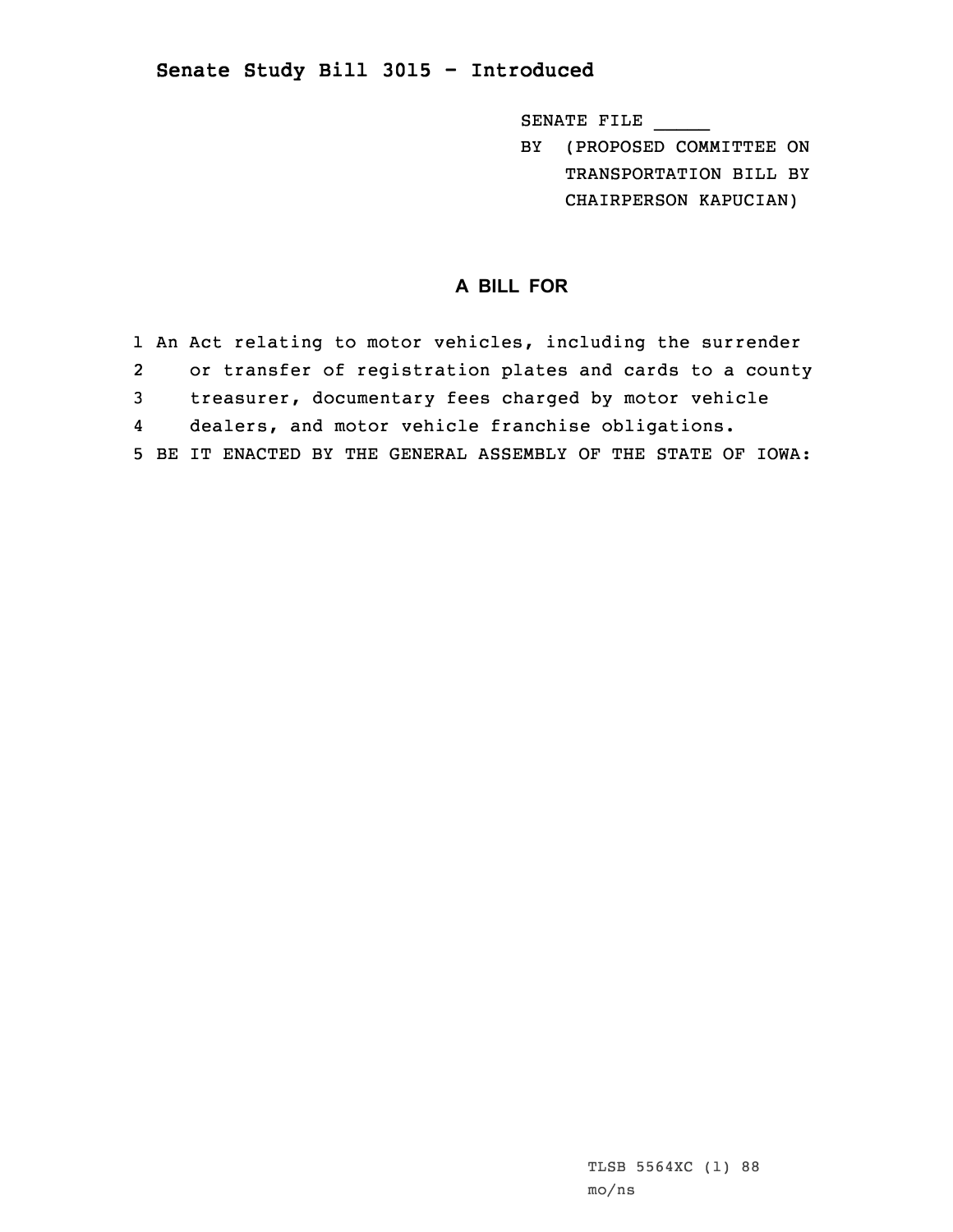1 Section 1. Section 321.26, subsection 2, Code 2020, is 2 amended to read as follows:

 2. The county treasurer may adjust the renewal or expiration date of vehicles registered in the county when deemed necessary to equalize the number of vehicles registered in each twelve-month period or for the administrative efficiency of the county treasurer's office. The adjustment shall be accomplished by delivery of <sup>a</sup> written notice to the vehicle owner of the adjustment and allowance of <sup>a</sup> credit for the remaining months of the unused portion of the annual registration fee, rounded to the nearest whole dollar, which amount shall be deducted from the annual registration fee due at the time of registration. Upon receipt of the notification the owner shall, within thirty days, surrender the registration 15 card and registration plates to the a county treasurer  $ef$ 16 the county where the vehicle is registered, except that the registration plates shall not be surrendered if validation stickers or other emblems are used to designate the month and year of expiration of registration. <sup>A</sup> county treasurer who receives the surrendered registration card and registration plates of <sup>a</sup> vehicle not registered in the county treasurer's county shall immediately notify the county treasurer of the county where the vehicle is registered that the registration card and registration plates have been surrendered. Upon payment of the annual registration fee, less the credit allowed for the remaining months of the unused portion of the annual registration fee, the county treasurer of the county where the vehicle is registered shall issue <sup>a</sup> new registration card and registration plates, validation stickers, or emblems which indicate the month and year of expiration of registration. Sec. 2. Section 321.34, subsection 1, Code 2020, is amended to read as follows:

33 1. *Plates issued.* The county treasurer upon receiving 34 application, accompanied by proper fee, for registration of <sup>a</sup> 35 vehicle shall issue to the owner one registration plate for

 $-1-$ 

LSB 5564XC (1) 88  $mo/ns$  1/5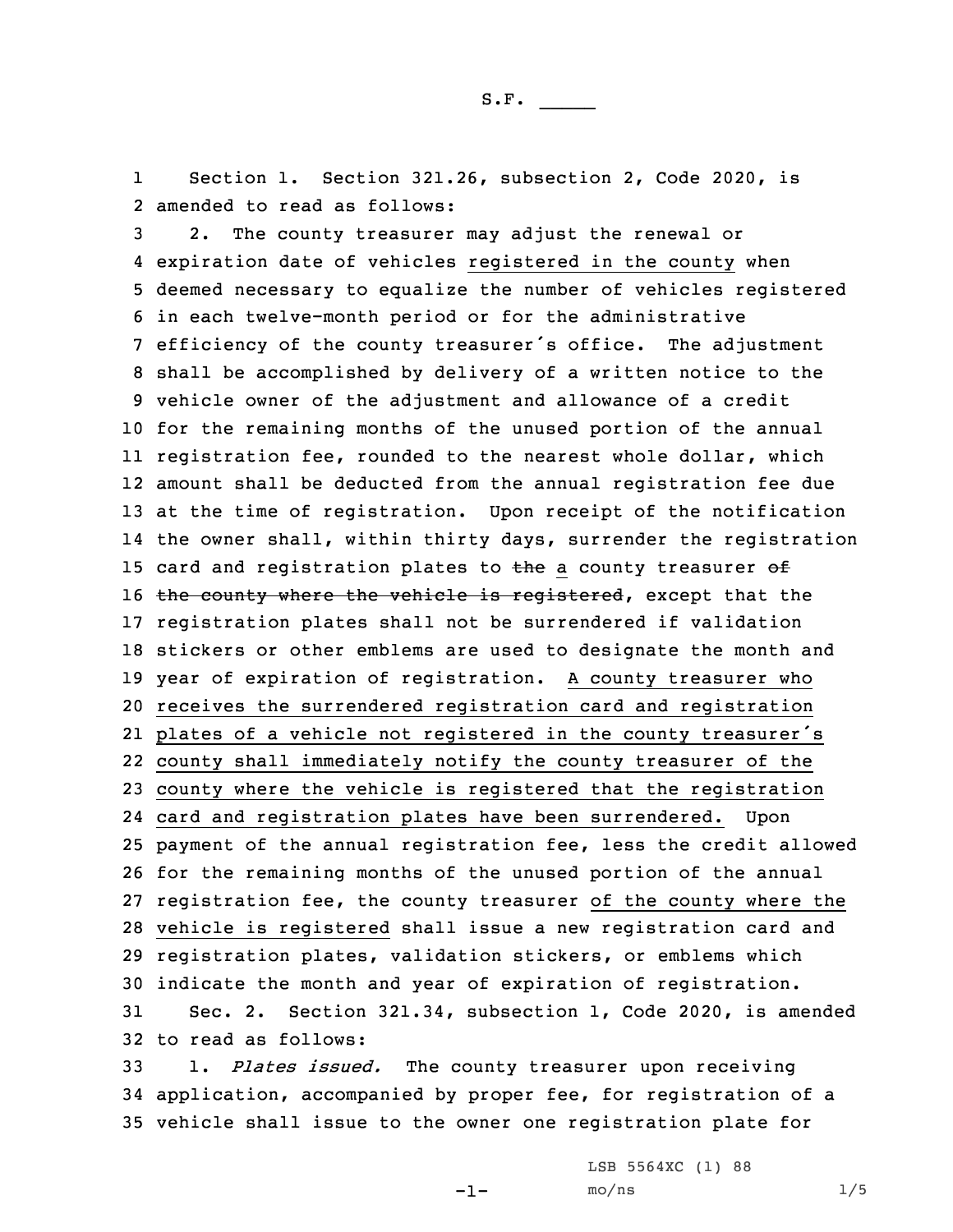<sup>a</sup> motorcycle, motorized bicycle, autocycle, truck tractor, trailer, or semitrailer and two registration plates for every other motor vehicle. The registration plates, including special registration plates, shall be assigned to the owner of <sup>a</sup> vehicle. When the owner of <sup>a</sup> registered vehicle transfers or assigns ownership of the vehicle to another person, the owner shall remove the registration plates from the vehicle. 8 The owner shall forward the plates to the a county treasurer 9 where the vehicle is registered or the owner may have the plates assigned to another vehicle within thirty days after transfer, upon payment of the fees required by law. <sup>A</sup> county treasurer who receives the registration plates of <sup>a</sup> vehicle not registered in the county treasurer's county shall immediately notify the county treasurer of the county where the vehicle is registered that the registration plates have been received. The owner shall immediately affix registration plates retained by the owner to another vehicle owned or acquired by the owner, providing the owner complies with [section](https://www.legis.iowa.gov/docs/code/2020/321.46.pdf) 321.46. The department shall adopt rules providing for the assignment of registration plates to the transferee of <sup>a</sup> vehicle for which <sup>a</sup> credit is allowed under section 321.46, [subsection](https://www.legis.iowa.gov/docs/code/2020/321.46.pdf) 6.

22 Sec. 3. Section 321.47, subsection 3, Code 2020, is amended 23 to read as follows:

24 3. Whenever ownership of <sup>a</sup> vehicle is transferred under the provisions of this [section](https://www.legis.iowa.gov/docs/code/2020/321.47.pdf), the registration plates shall be 26 removed and forwarded to the a county treasurer, of the county 27 where the vehicle is registered or to the department if the vehicle is owned by <sup>a</sup> nonresident. <sup>A</sup> county treasurer who receives the registration plates of <sup>a</sup> vehicle not registered in the county treasurer's county shall immediately notify the county treasurer of the county where the vehicle is registered that the registration plates have been received. Upon transfer the vehicle shall not be operated upon the highways of this state until the person entitled to possession of the vehicle applies for and obtains registration for the vehicle.

 $-2-$ 

LSB 5564XC (1) 88 mo/ns 2/5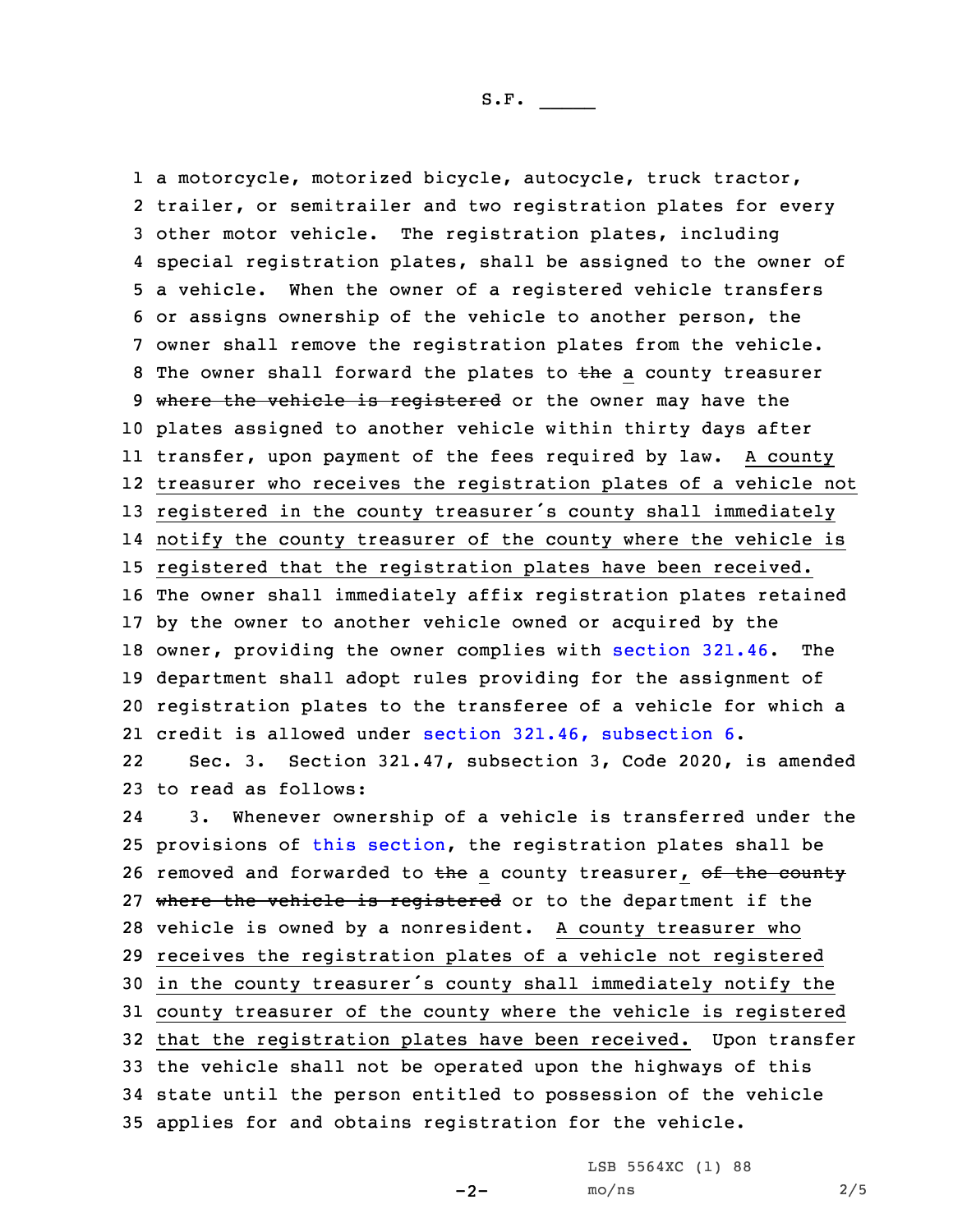1 Sec. 4. Section 322.19A, subsection 2, Code 2020, is amended 2 to read as follows:

3 2. <sup>A</sup> Subject to subsections 3 and 3A, <sup>a</sup> motor vehicle dealer 4 may charge <sup>a</sup> documentary fee not to exceed one hundred eighty 5 dollars for each motor vehicle sold in <sup>a</sup> transaction.

6 Sec. 5. Section 322.19A, Code 2020, is amended by adding the 7 following new subsection:

 NEW SUBSECTION. 3A. On and after January 1, 2021, the maximum permitted documentary fee shall be subject to an annual rate adjustment equal to the percentage change in the consumer price index published by the United States department of labor bureau of labor statistics, rounded to the nearest whole cent. The department shall calculate and publish the annual maximum documentary fee for the following calendar year on or before December 15 of each year.

16 Sec. 6. Section 322A.5, subsection 2, Code 2020, is amended 17 by adding the following new paragraph:

 NEW PARAGRAPH. *c.* The franchiser shall provide to the franchisee <sup>a</sup> list of time allowances for the performance of warranty services. Time allowances for the performance of warranty services, including diagnostic services, shall be reasonable and adequate for the services to be performed.

23 Sec. 7. Section 322A.5, subsection 3, Code 2020, is amended 24 by adding the following new paragraph:

 NEW PARAGRAPH. *c.* Recover from <sup>a</sup> franchisee the franchiser's costs associated with reimbursing the franchisee for parts and labor pursuant to this section, including but not limited to by increasing the wholesale price of <sup>a</sup> vehicle or by imposing <sup>a</sup> surcharge on <sup>a</sup> franchisee. However, this paragraph does not prohibit <sup>a</sup> franchiser from increasing the price of vehicles or parts in the normal course of business.

## 32 EXPLANATION

33 **The inclusion of this explanation does not constitute agreement with** <sup>34</sup> **the explanation's substance by the members of the general assembly.**

35 This bill allows <sup>a</sup> person who receives <sup>a</sup> written notice of

 $-3-$ 

LSB 5564XC (1) 88  $mo/ns$  3/5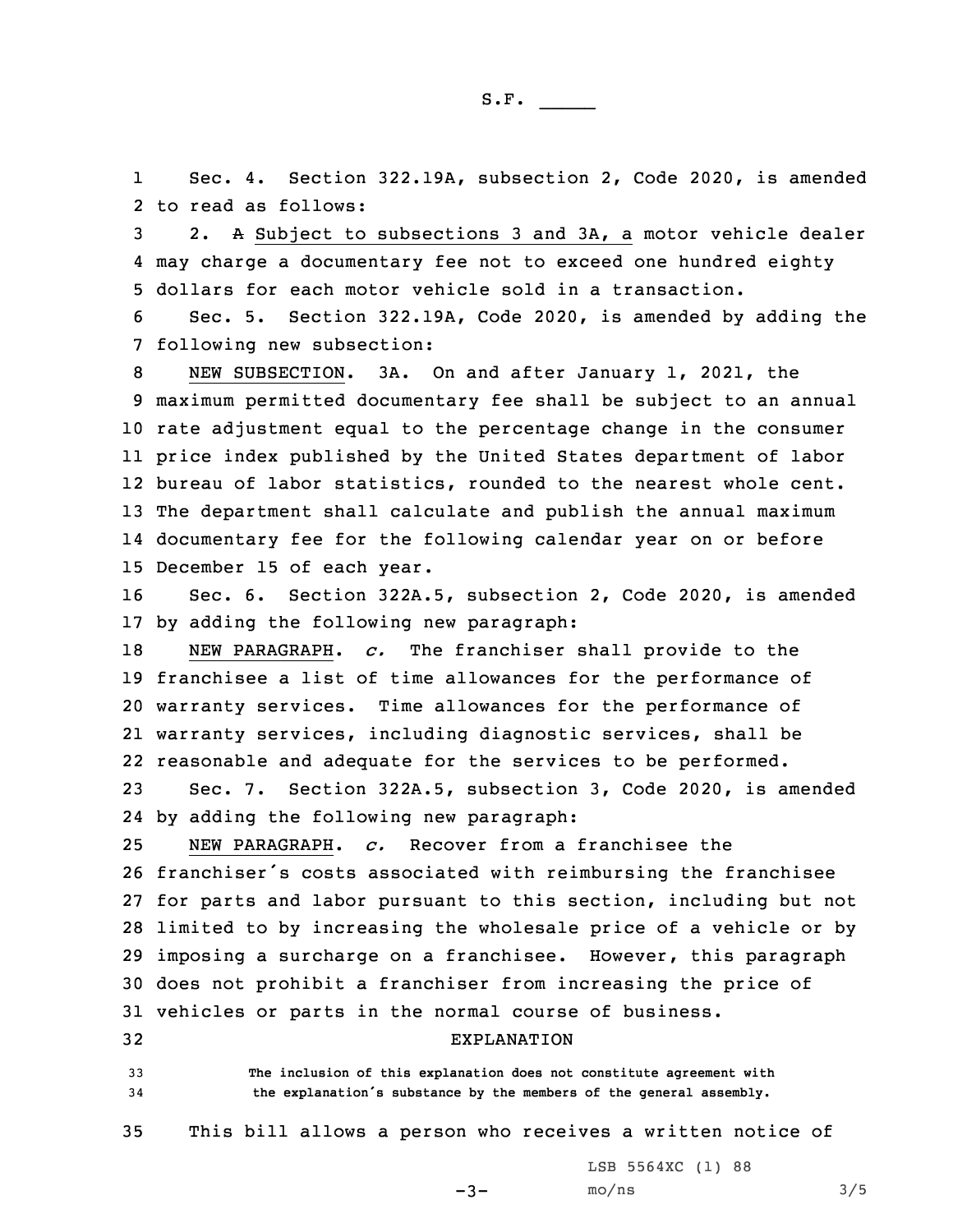an adjustment of the renewal or expiration of the person's motor vehicle registration to surrender their registration card and registration plates to <sup>a</sup> county treasurer of any county in the state rather than the county treasurer of the county where the vehicle is registered. The bill further allows the registration plates of <sup>a</sup> motor vehicle whose ownership is transferred or assigned to another person pursuant to Code section 321.34(1) or transferred by operation of law pursuant to Code section 321.47(1) to be removed and forwarded to any county treasurer in the state rather than to the county treasurer where the vehicle is registered. In any instance where the registration card or the registration plates of <sup>a</sup> vehicle are surrendered or forwarded to <sup>a</sup> county 14 treasurer of a county where the vehicle is not registered, the county treasurer who has received the registration card or registration plates must notify the county treasurer of the county where the vehicle is registered that the registration card or registration plates have been surrendered or received. The bill does not modify Code section 321.134, which allows an owner of <sup>a</sup> motor vehicle who surrenders the registration plates of <sup>a</sup> vehicle prior to the plates becoming delinquent to <sup>a</sup> county treasurer of the county where the vehicle is registered to register the vehicle any time thereafter without penalty. 24 Under current law, <sup>a</sup> motor vehicle dealer may charge <sup>a</sup> documentary fee to <sup>a</sup> customer for the preparation of documents related to an application for motor vehicle registration and an application for issuance of <sup>a</sup> certificate of title, and the performance of other related services for the customer, which must not exceed \$180 for each motor vehicle sold in <sup>a</sup> transaction. The bill provides that on and after January 1, 2021, the maximum permitted documentary fee is subject to an annual rate adjustment equal to the percentage change in the consumer price index published by the United States department of labor bureau of labor statistics, rounded to the nearest whole cent. The department must calculate and publish the

 $-4-$ 

LSB 5564XC (1) 88  $mO/ns$  4/5